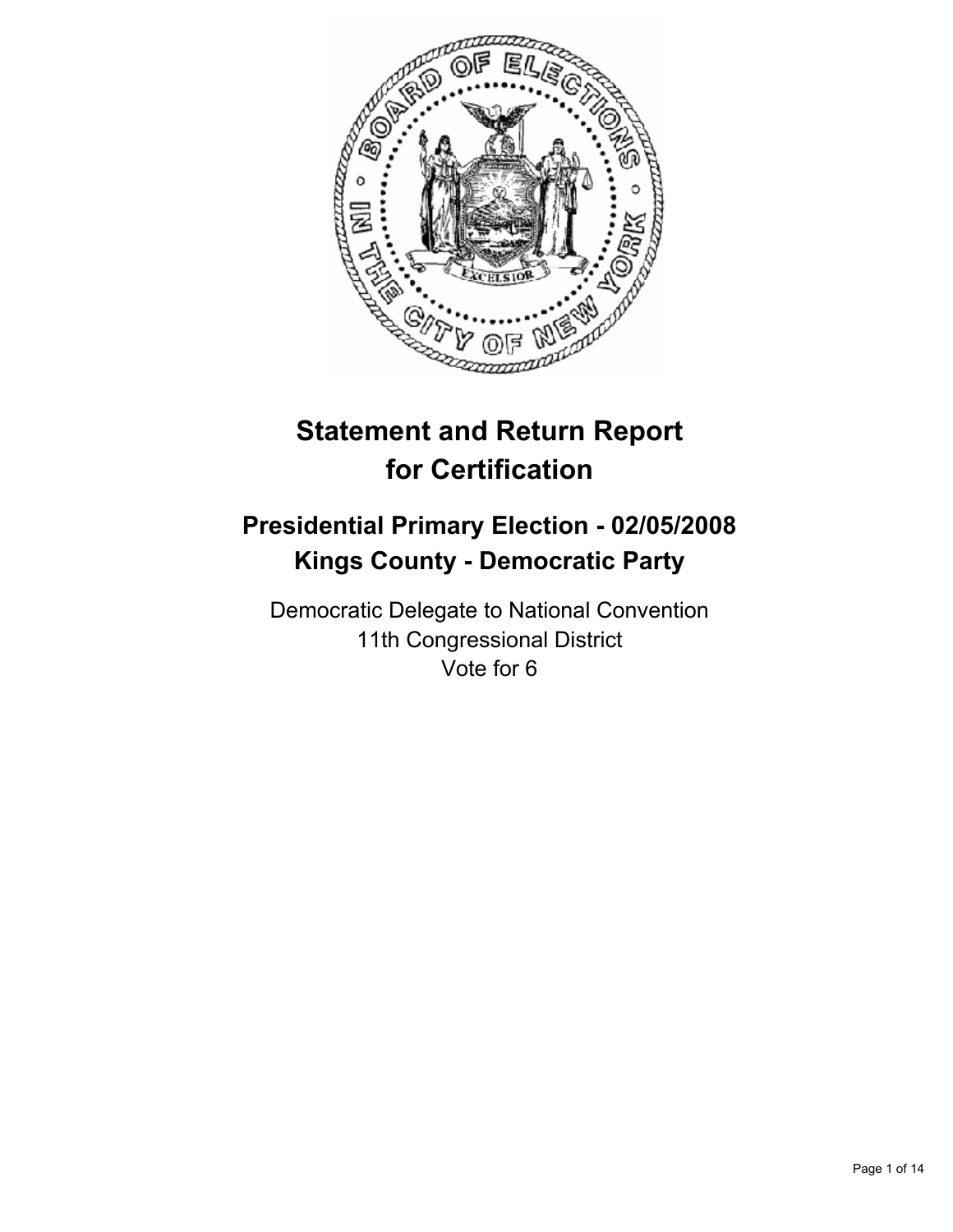

| <b>Assembly District 40</b>                          |       |
|------------------------------------------------------|-------|
| <b>EMERGENCY</b>                                     | 4     |
| ABSENTEE/MILITARY                                    | 9     |
| <b>FEDERAL</b>                                       | 0     |
| <b>AFFIDAVIT</b>                                     | 18    |
| NICK PERRY (M) - PLEDGED TO SUPPORT CLINTON          | 265   |
| S HAMILTON-GONZALEZ (F) - PLEDGED TO SUPPORT CLINTON | 244   |
| BILL DE BLASIO (M) - PLEDGED TO SUPPORT CLINTON      | 240   |
| ANA BERMUDEZ (F) - PLEDGED TO SUPPORT CLINTON        | 245   |
| ERIC D GARNES (M) - PLEDGED TO SUPPORT CLINTON       | 237   |
| NEDDA C ALLBRAY (F) - PLEDGED TO SUPPORT CLINTON     | 230   |
| LISA FANE (F) - PLEDGED TO SUPPORT EDWARDS           | 8     |
| HAL FRIEDMAN (M) - PLEDGED TO SUPPORT EDWARDS        | 10    |
| GLORIA JOHNSON (F) - PLEDGED TO SUPPORT EDWARDS      | 17    |
| R THOMAS PREDHOME (M) - PLEDGED TO SUPPORT EDWARDS   | 2     |
| MILDRED ROSS (F) - PLEDGED TO SUPPORT EDWARDS        | 8     |
| JANNA R BECKLER (F) - PLEDGED TO SUPPORT OBAMA       | 311   |
| ERIC ADAMS (M) - PLEDGED TO SUPPORT OBAMA            | 349   |
| SYLVIA PHILIPPE (F) - PLEDGED TO SUPPORT OBAMA       | 329   |
| KEVIN S PARKER (M) - PLEDGED TO SUPPORT OBAMA        | 331   |
| ANN MCIVER (F) - PLEDGED TO SUPPORT OBAMA            | 312   |
| KARIM CAMARA (M) - PLEDGED TO SUPPORT OBAMA          | 255   |
| <b>Total Votes</b>                                   | 3,393 |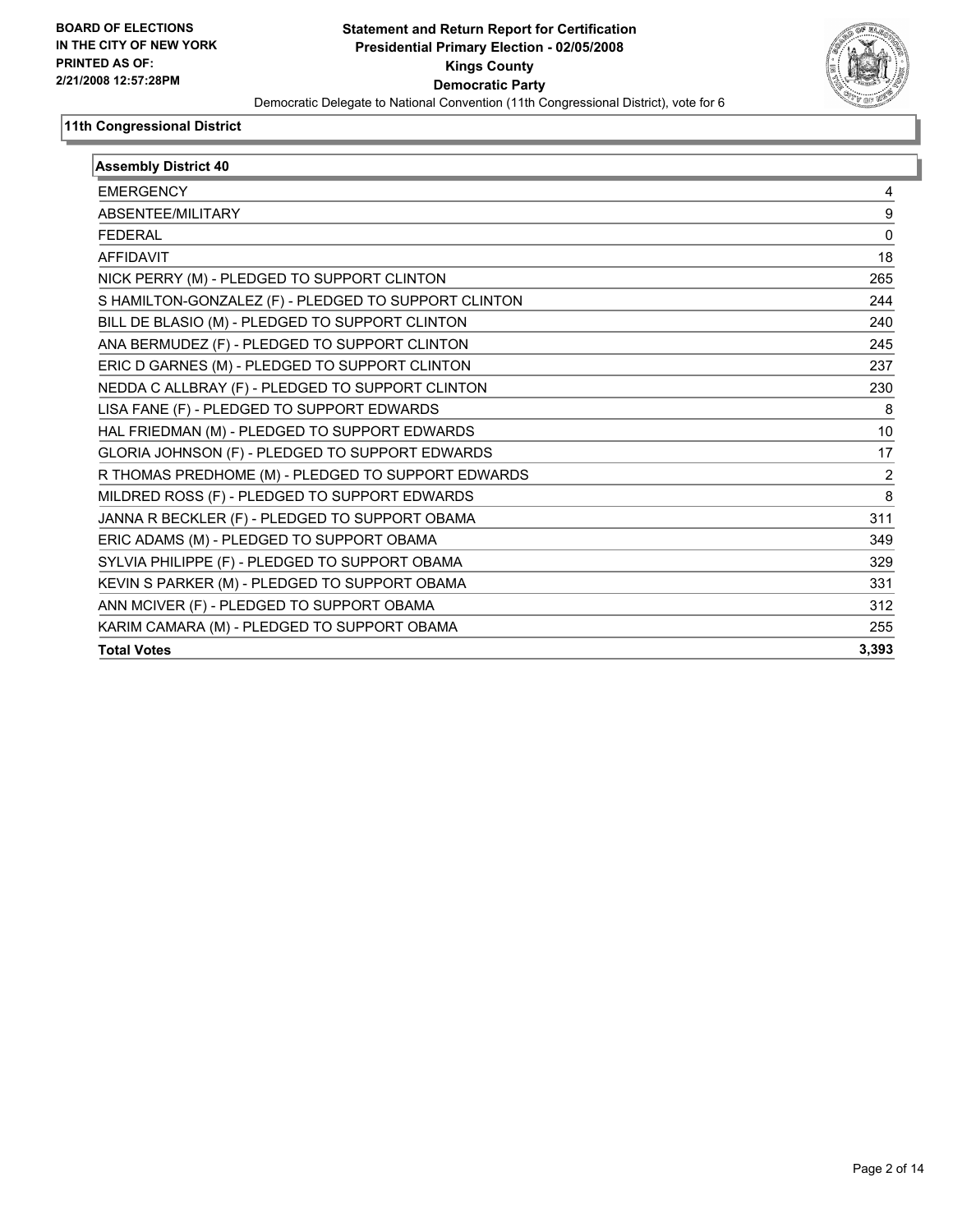

| <b>Assembly District 41</b>                          |       |
|------------------------------------------------------|-------|
| <b>EMERGENCY</b>                                     | 0     |
| ABSENTEE/MILITARY                                    | 17    |
| <b>FEDERAL</b>                                       | 3     |
| <b>AFFIDAVIT</b>                                     | 21    |
| NICK PERRY (M) - PLEDGED TO SUPPORT CLINTON          | 468   |
| S HAMILTON-GONZALEZ (F) - PLEDGED TO SUPPORT CLINTON | 419   |
| BILL DE BLASIO (M) - PLEDGED TO SUPPORT CLINTON      | 421   |
| ANA BERMUDEZ (F) - PLEDGED TO SUPPORT CLINTON        | 417   |
| ERIC D GARNES (M) - PLEDGED TO SUPPORT CLINTON       | 411   |
| NEDDA C ALLBRAY (F) - PLEDGED TO SUPPORT CLINTON     | 370   |
| LISA FANE (F) - PLEDGED TO SUPPORT EDWARDS           | 20    |
| HAL FRIEDMAN (M) - PLEDGED TO SUPPORT EDWARDS        | 24    |
| GLORIA JOHNSON (F) - PLEDGED TO SUPPORT EDWARDS      | 22    |
| R THOMAS PREDHOME (M) - PLEDGED TO SUPPORT EDWARDS   | 21    |
| MILDRED ROSS (F) - PLEDGED TO SUPPORT EDWARDS        | 15    |
| JANNA R BECKLER (F) - PLEDGED TO SUPPORT OBAMA       | 434   |
| ERIC ADAMS (M) - PLEDGED TO SUPPORT OBAMA            | 475   |
| SYLVIA PHILIPPE (F) - PLEDGED TO SUPPORT OBAMA       | 467   |
| KEVIN S PARKER (M) - PLEDGED TO SUPPORT OBAMA        | 518   |
| ANN MCIVER (F) - PLEDGED TO SUPPORT OBAMA            | 416   |
| KARIM CAMARA (M) - PLEDGED TO SUPPORT OBAMA          | 413   |
| <b>Total Votes</b>                                   | 5,331 |
|                                                      |       |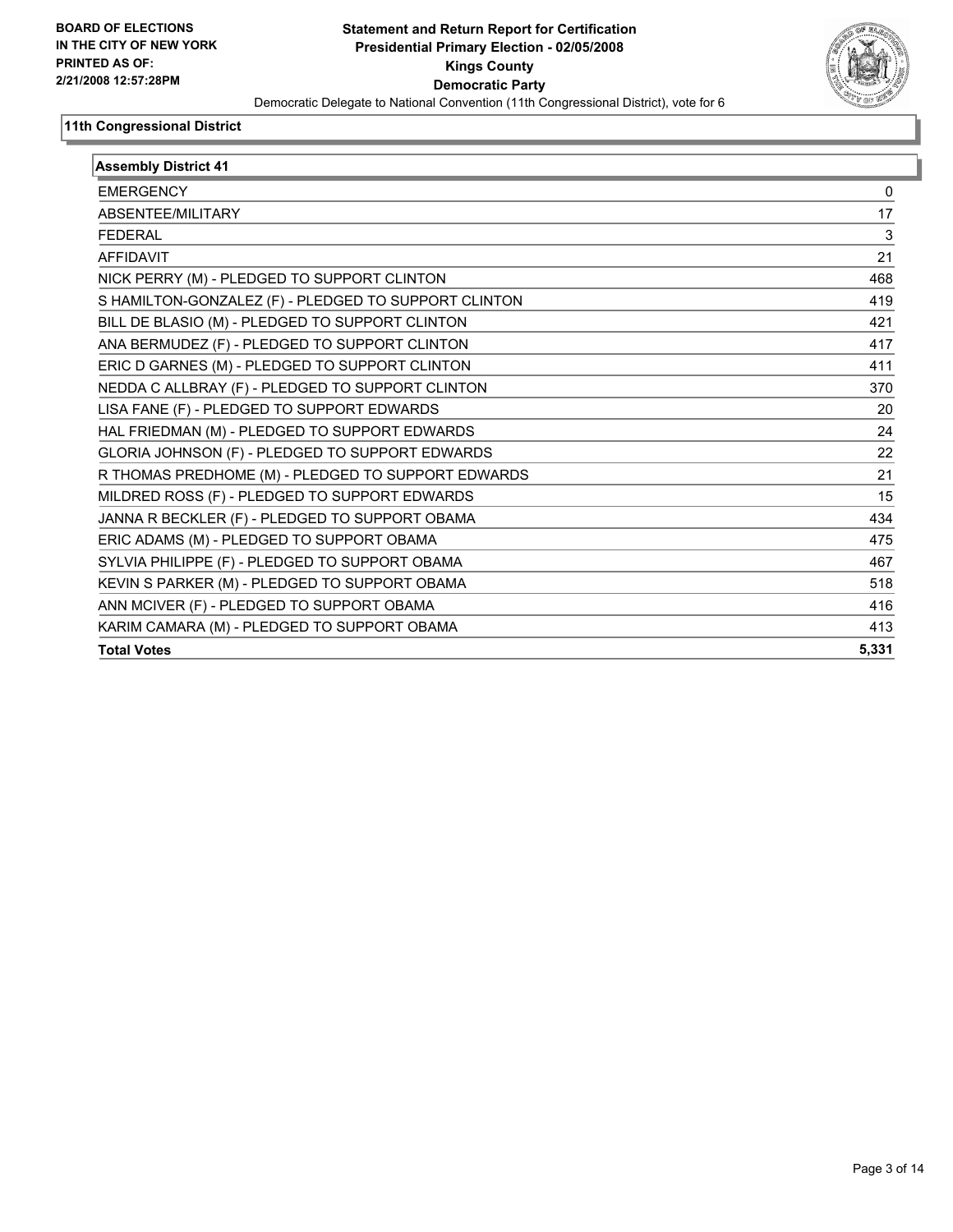

| <b>Assembly District 42</b>                          |        |
|------------------------------------------------------|--------|
| <b>EMERGENCY</b>                                     | 185    |
| ABSENTEE/MILITARY                                    | 147    |
| <b>FEDERAL</b>                                       | 29     |
| <b>AFFIDAVIT</b>                                     | 374    |
| NICK PERRY (M) - PLEDGED TO SUPPORT CLINTON          | 3,523  |
| S HAMILTON-GONZALEZ (F) - PLEDGED TO SUPPORT CLINTON | 3,272  |
| BILL DE BLASIO (M) - PLEDGED TO SUPPORT CLINTON      | 3,258  |
| ANA BERMUDEZ (F) - PLEDGED TO SUPPORT CLINTON        | 3,238  |
| ERIC D GARNES (M) - PLEDGED TO SUPPORT CLINTON       | 3,203  |
| NEDDA C ALLBRAY (F) - PLEDGED TO SUPPORT CLINTON     | 3,058  |
| LISA FANE (F) - PLEDGED TO SUPPORT EDWARDS           | 136    |
| HAL FRIEDMAN (M) - PLEDGED TO SUPPORT EDWARDS        | 158    |
| GLORIA JOHNSON (F) - PLEDGED TO SUPPORT EDWARDS      | 212    |
| R THOMAS PREDHOME (M) - PLEDGED TO SUPPORT EDWARDS   | 107    |
| MILDRED ROSS (F) - PLEDGED TO SUPPORT EDWARDS        | 153    |
| JANNA R BECKLER (F) - PLEDGED TO SUPPORT OBAMA       | 4,097  |
| ERIC ADAMS (M) - PLEDGED TO SUPPORT OBAMA            | 4,332  |
| SYLVIA PHILIPPE (F) - PLEDGED TO SUPPORT OBAMA       | 4,272  |
| KEVIN S PARKER (M) - PLEDGED TO SUPPORT OBAMA        | 4,404  |
| ANN MCIVER (F) - PLEDGED TO SUPPORT OBAMA            | 3,995  |
| KARIM CAMARA (M) - PLEDGED TO SUPPORT OBAMA          | 4,065  |
| <b>Total Votes</b>                                   | 45,483 |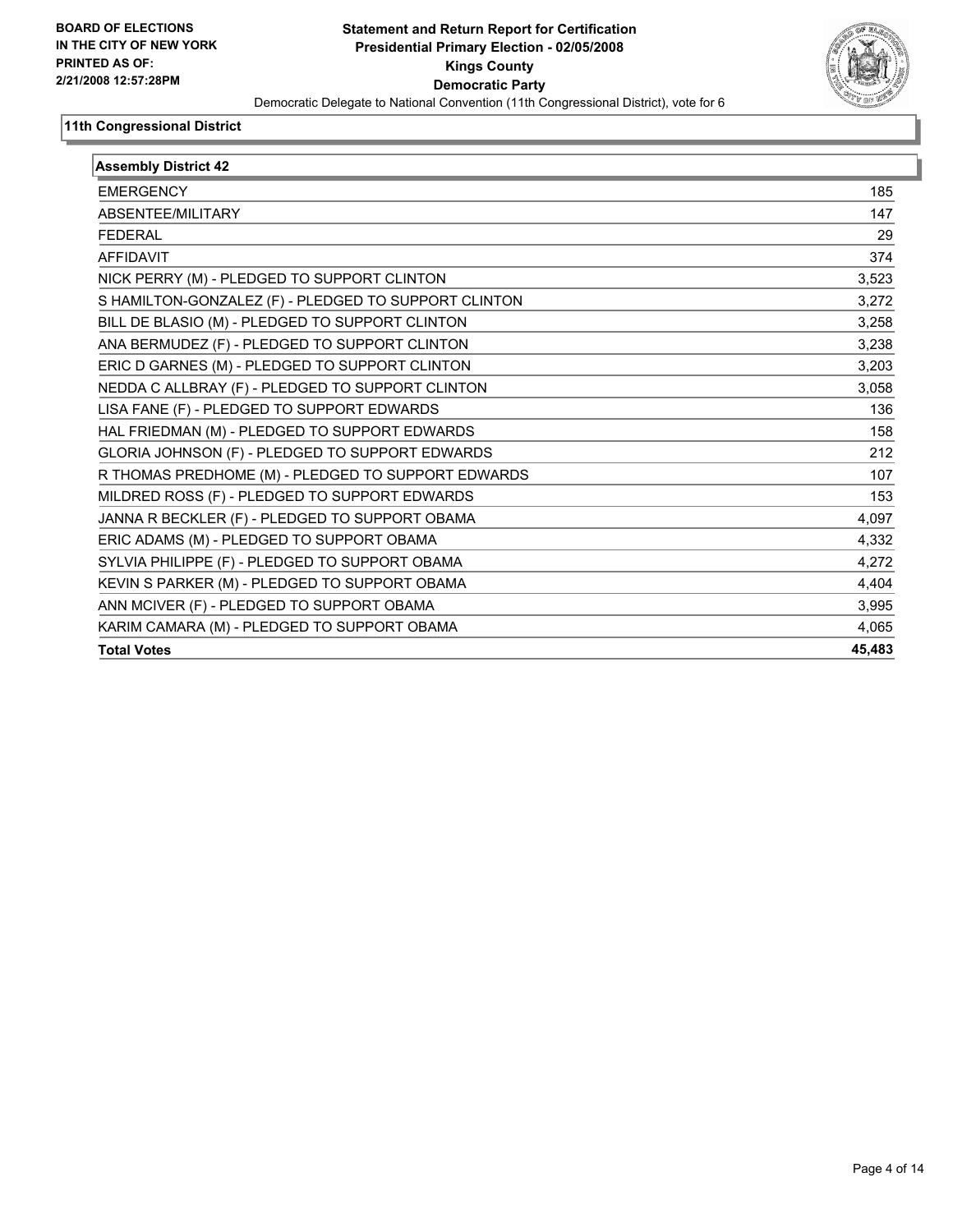

| <b>Assembly District 43</b>                          |        |
|------------------------------------------------------|--------|
| <b>EMERGENCY</b>                                     | 119    |
| ABSENTEE/MILITARY                                    | 258    |
| <b>FEDERAL</b>                                       | 22     |
| <b>AFFIDAVIT</b>                                     | 431    |
| NICK PERRY (M) - PLEDGED TO SUPPORT CLINTON          | 4,198  |
| S HAMILTON-GONZALEZ (F) - PLEDGED TO SUPPORT CLINTON | 3,826  |
| BILL DE BLASIO (M) - PLEDGED TO SUPPORT CLINTON      | 3,779  |
| ANA BERMUDEZ (F) - PLEDGED TO SUPPORT CLINTON        | 3,821  |
| ERIC D GARNES (M) - PLEDGED TO SUPPORT CLINTON       | 3,728  |
| NEDDA C ALLBRAY (F) - PLEDGED TO SUPPORT CLINTON     | 3,494  |
| LISA FANE (F) - PLEDGED TO SUPPORT EDWARDS           | 186    |
| HAL FRIEDMAN (M) - PLEDGED TO SUPPORT EDWARDS        | 231    |
| GLORIA JOHNSON (F) - PLEDGED TO SUPPORT EDWARDS      | 283    |
| R THOMAS PREDHOME (M) - PLEDGED TO SUPPORT EDWARDS   | 155    |
| MILDRED ROSS (F) - PLEDGED TO SUPPORT EDWARDS        | 184    |
| JANNA R BECKLER (F) - PLEDGED TO SUPPORT OBAMA       | 6,049  |
| ERIC ADAMS (M) - PLEDGED TO SUPPORT OBAMA            | 6,753  |
| SYLVIA PHILIPPE (F) - PLEDGED TO SUPPORT OBAMA       | 6,072  |
| KEVIN S PARKER (M) - PLEDGED TO SUPPORT OBAMA        | 6,106  |
| ANN MCIVER (F) - PLEDGED TO SUPPORT OBAMA            | 5,951  |
| KARIM CAMARA (M) - PLEDGED TO SUPPORT OBAMA          | 6,268  |
| <b>Total Votes</b>                                   | 61,084 |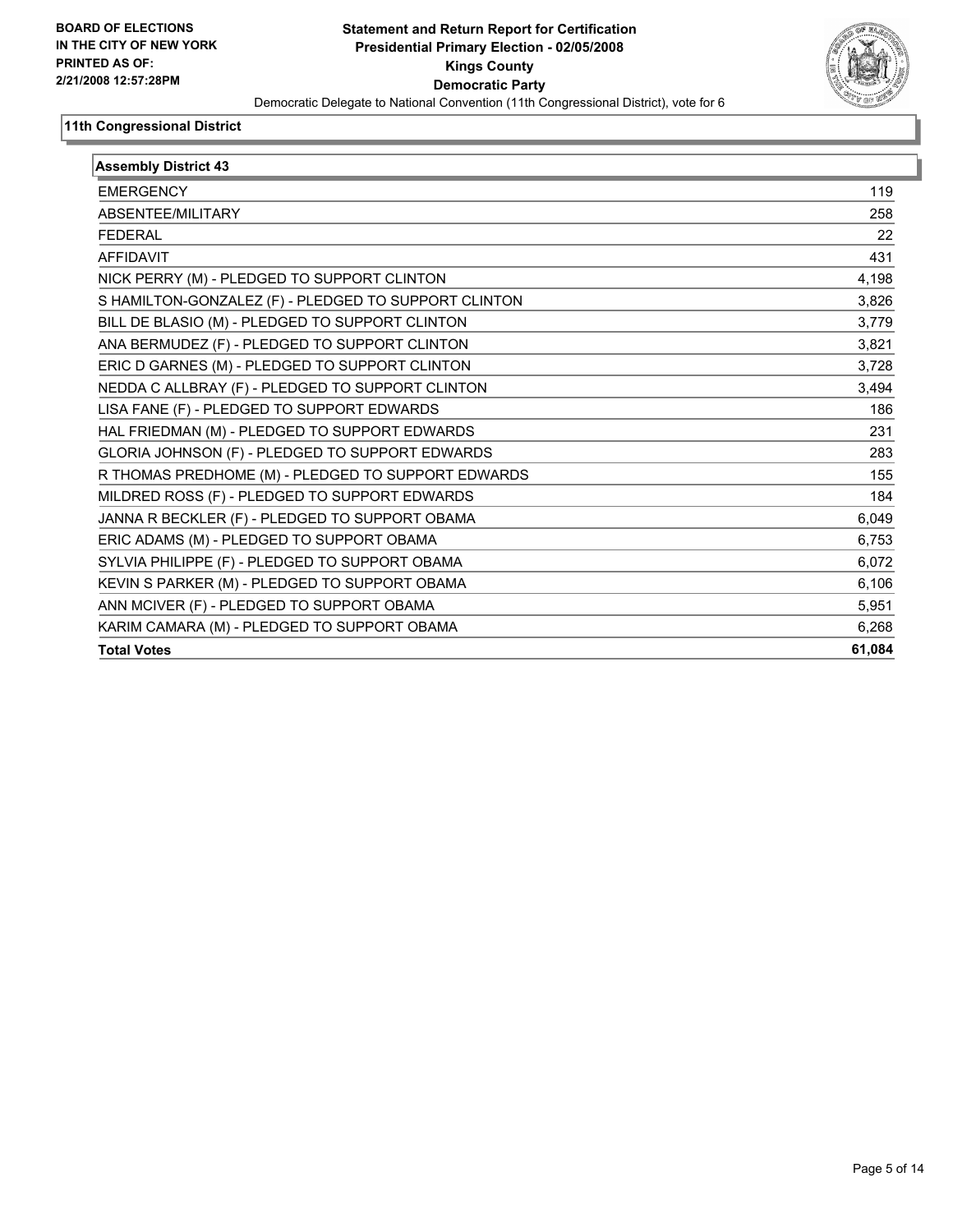

| <b>EMERGENCY</b>                                     | 209    |
|------------------------------------------------------|--------|
|                                                      |        |
| ABSENTEE/MILITARY                                    | 295    |
| <b>FEDERAL</b>                                       | 60     |
| <b>AFFIDAVIT</b>                                     | 404    |
| NICK PERRY (M) - PLEDGED TO SUPPORT CLINTON          | 4,674  |
| S HAMILTON-GONZALEZ (F) - PLEDGED TO SUPPORT CLINTON | 4,850  |
| BILL DE BLASIO (M) - PLEDGED TO SUPPORT CLINTON      | 5,606  |
| ANA BERMUDEZ (F) - PLEDGED TO SUPPORT CLINTON        | 4,927  |
| ERIC D GARNES (M) - PLEDGED TO SUPPORT CLINTON       | 4,601  |
| NEDDA C ALLBRAY (F) - PLEDGED TO SUPPORT CLINTON     | 4,710  |
| LISA FANE (F) - PLEDGED TO SUPPORT EDWARDS           | 392    |
| HAL FRIEDMAN (M) - PLEDGED TO SUPPORT EDWARDS        | 387    |
| GLORIA JOHNSON (F) - PLEDGED TO SUPPORT EDWARDS      | 415    |
| R THOMAS PREDHOME (M) - PLEDGED TO SUPPORT EDWARDS   | 304    |
| MILDRED ROSS (F) - PLEDGED TO SUPPORT EDWARDS        | 395    |
| JANNA R BECKLER (F) - PLEDGED TO SUPPORT OBAMA       | 5,365  |
| ERIC ADAMS (M) - PLEDGED TO SUPPORT OBAMA            | 5,451  |
| SYLVIA PHILIPPE (F) - PLEDGED TO SUPPORT OBAMA       | 5,302  |
| KEVIN S PARKER (M) - PLEDGED TO SUPPORT OBAMA        | 5,336  |
| ANN MCIVER (F) - PLEDGED TO SUPPORT OBAMA            | 5,368  |
| KARIM CAMARA (M) - PLEDGED TO SUPPORT OBAMA          | 5,085  |
| <b>Total Votes</b>                                   | 63,168 |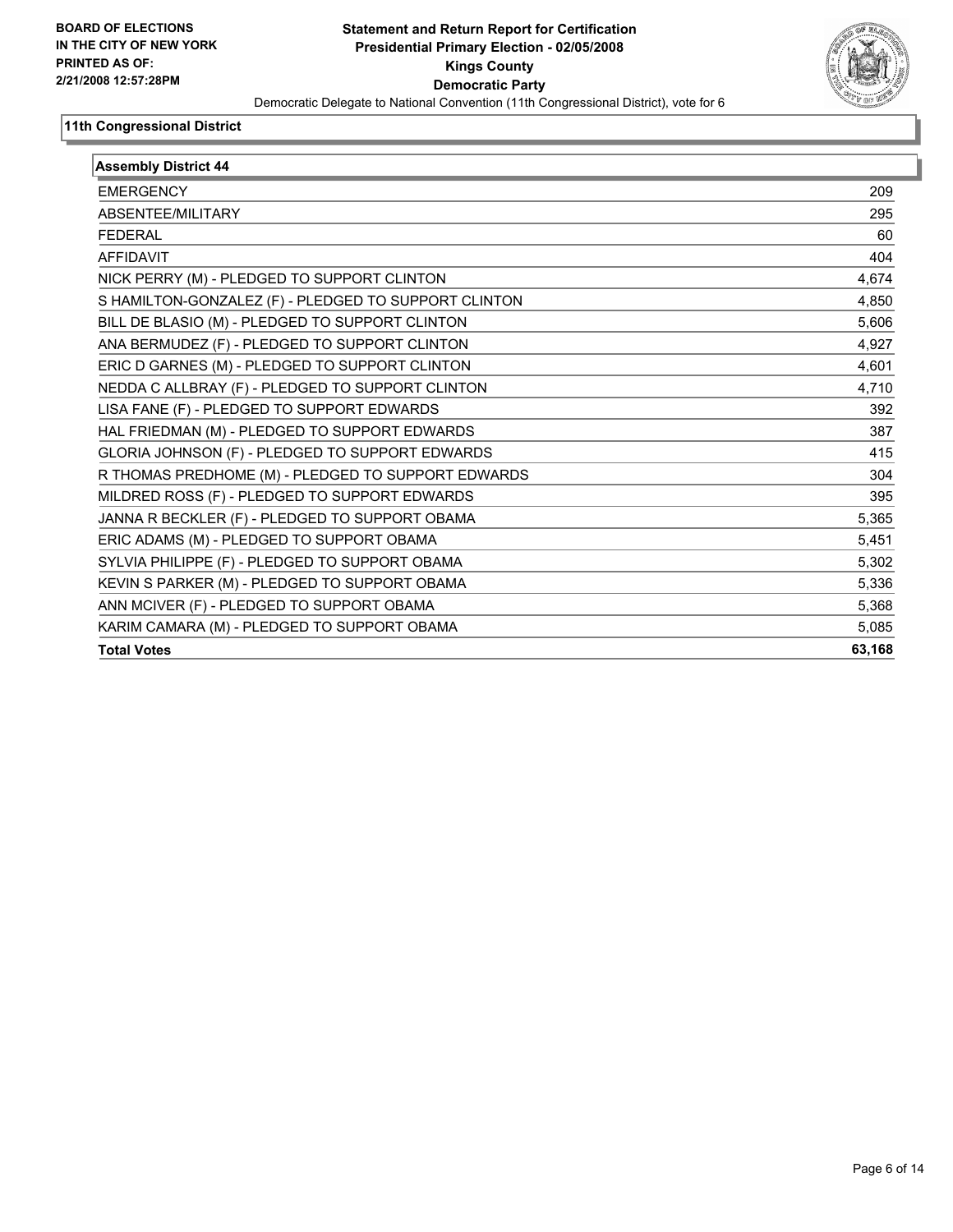

| <b>Assembly District 45</b>                          |       |
|------------------------------------------------------|-------|
| <b>EMERGENCY</b>                                     | 16    |
| ABSENTEE/MILITARY                                    | 32    |
| <b>FEDERAL</b>                                       | 5     |
| <b>AFFIDAVIT</b>                                     | 9     |
| NICK PERRY (M) - PLEDGED TO SUPPORT CLINTON          | 408   |
| S HAMILTON-GONZALEZ (F) - PLEDGED TO SUPPORT CLINTON | 396   |
| BILL DE BLASIO (M) - PLEDGED TO SUPPORT CLINTON      | 425   |
| ANA BERMUDEZ (F) - PLEDGED TO SUPPORT CLINTON        | 407   |
| ERIC D GARNES (M) - PLEDGED TO SUPPORT CLINTON       | 397   |
| NEDDA C ALLBRAY (F) - PLEDGED TO SUPPORT CLINTON     | 384   |
| LISA FANE (F) - PLEDGED TO SUPPORT EDWARDS           | 63    |
| HAL FRIEDMAN (M) - PLEDGED TO SUPPORT EDWARDS        | 86    |
| GLORIA JOHNSON (F) - PLEDGED TO SUPPORT EDWARDS      | 59    |
| R THOMAS PREDHOME (M) - PLEDGED TO SUPPORT EDWARDS   | 50    |
| MILDRED ROSS (F) - PLEDGED TO SUPPORT EDWARDS        | 68    |
| JANNA R BECKLER (F) - PLEDGED TO SUPPORT OBAMA       | 128   |
| ERIC ADAMS (M) - PLEDGED TO SUPPORT OBAMA            | 133   |
| SYLVIA PHILIPPE (F) - PLEDGED TO SUPPORT OBAMA       | 118   |
| KEVIN S PARKER (M) - PLEDGED TO SUPPORT OBAMA        | 129   |
| ANN MCIVER (F) - PLEDGED TO SUPPORT OBAMA            | 113   |
| KARIM CAMARA (M) - PLEDGED TO SUPPORT OBAMA          | 116   |
| <b>Total Votes</b>                                   | 3,480 |
|                                                      |       |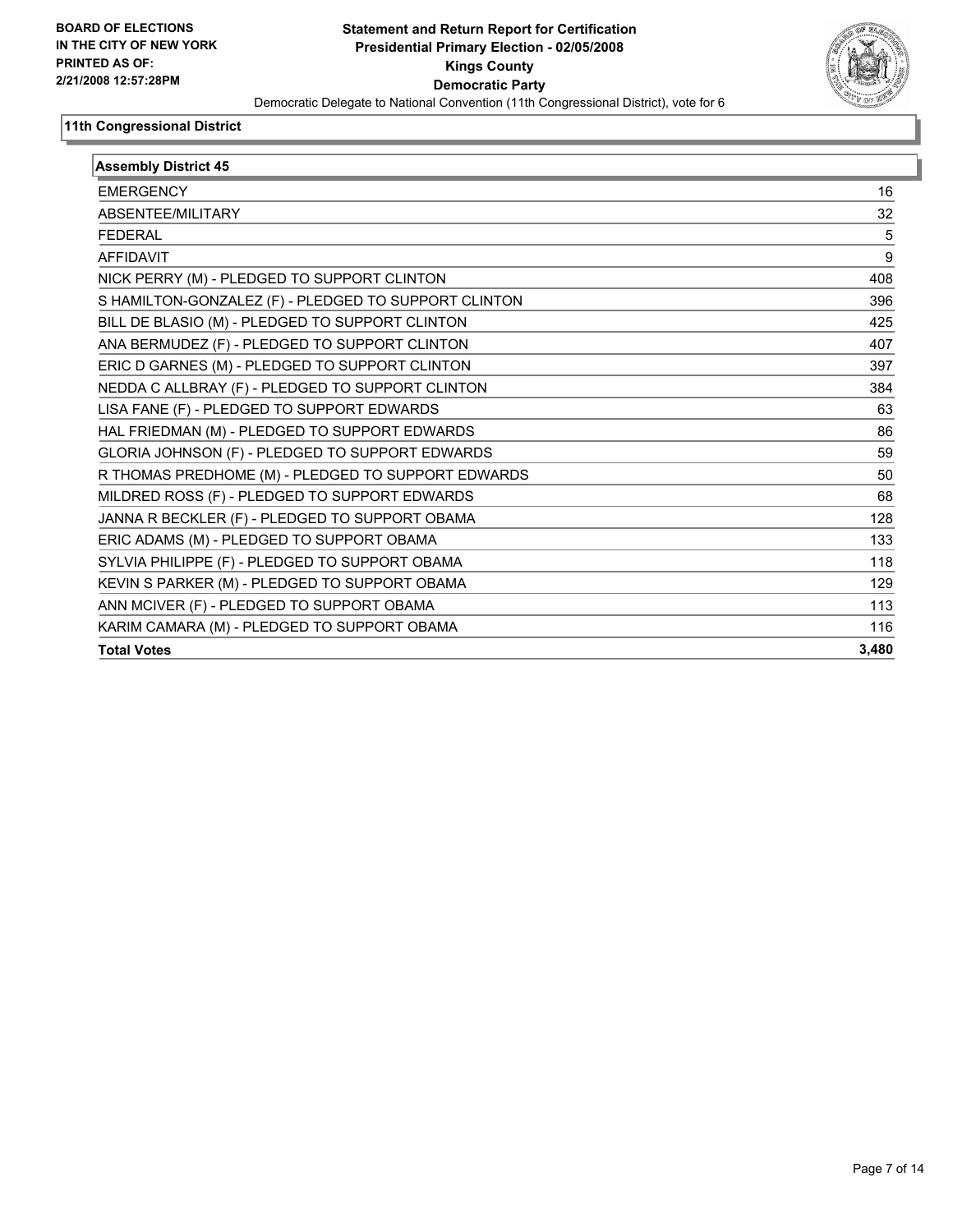

| <b>Assembly District 48</b>                          |       |
|------------------------------------------------------|-------|
| <b>EMERGENCY</b>                                     | 0     |
| <b>ABSENTFF/MILITARY</b>                             | 20    |
| <b>FEDERAL</b>                                       | 18    |
| <b>AFFIDAVIT</b>                                     | 9     |
| NICK PERRY (M) - PLEDGED TO SUPPORT CLINTON          | 271   |
| S HAMILTON-GONZALEZ (F) - PLEDGED TO SUPPORT CLINTON | 251   |
| BILL DE BLASIO (M) - PLEDGED TO SUPPORT CLINTON      | 310   |
| ANA BERMUDEZ (F) - PLEDGED TO SUPPORT CLINTON        | 258   |
| ERIC D GARNES (M) - PLEDGED TO SUPPORT CLINTON       | 265   |
| NEDDA C ALLBRAY (F) - PLEDGED TO SUPPORT CLINTON     | 246   |
| LISA FANE (F) - PLEDGED TO SUPPORT EDWARDS           | 45    |
| HAL FRIEDMAN (M) - PLEDGED TO SUPPORT EDWARDS        | 70    |
| GLORIA JOHNSON (F) - PLEDGED TO SUPPORT EDWARDS      | 41    |
| R THOMAS PREDHOME (M) - PLEDGED TO SUPPORT EDWARDS   | 41    |
| MILDRED ROSS (F) - PLEDGED TO SUPPORT EDWARDS        | 48    |
| JANNA R BECKLER (F) - PLEDGED TO SUPPORT OBAMA       | 118   |
| ERIC ADAMS (M) - PLEDGED TO SUPPORT OBAMA            | 122   |
| SYLVIA PHILIPPE (F) - PLEDGED TO SUPPORT OBAMA       | 108   |
| KEVIN S PARKER (M) - PLEDGED TO SUPPORT OBAMA        | 116   |
| ANN MCIVER (F) - PLEDGED TO SUPPORT OBAMA            | 109   |
| KARIM CAMARA (M) - PLEDGED TO SUPPORT OBAMA          | 102   |
| <b>Total Votes</b>                                   | 2,521 |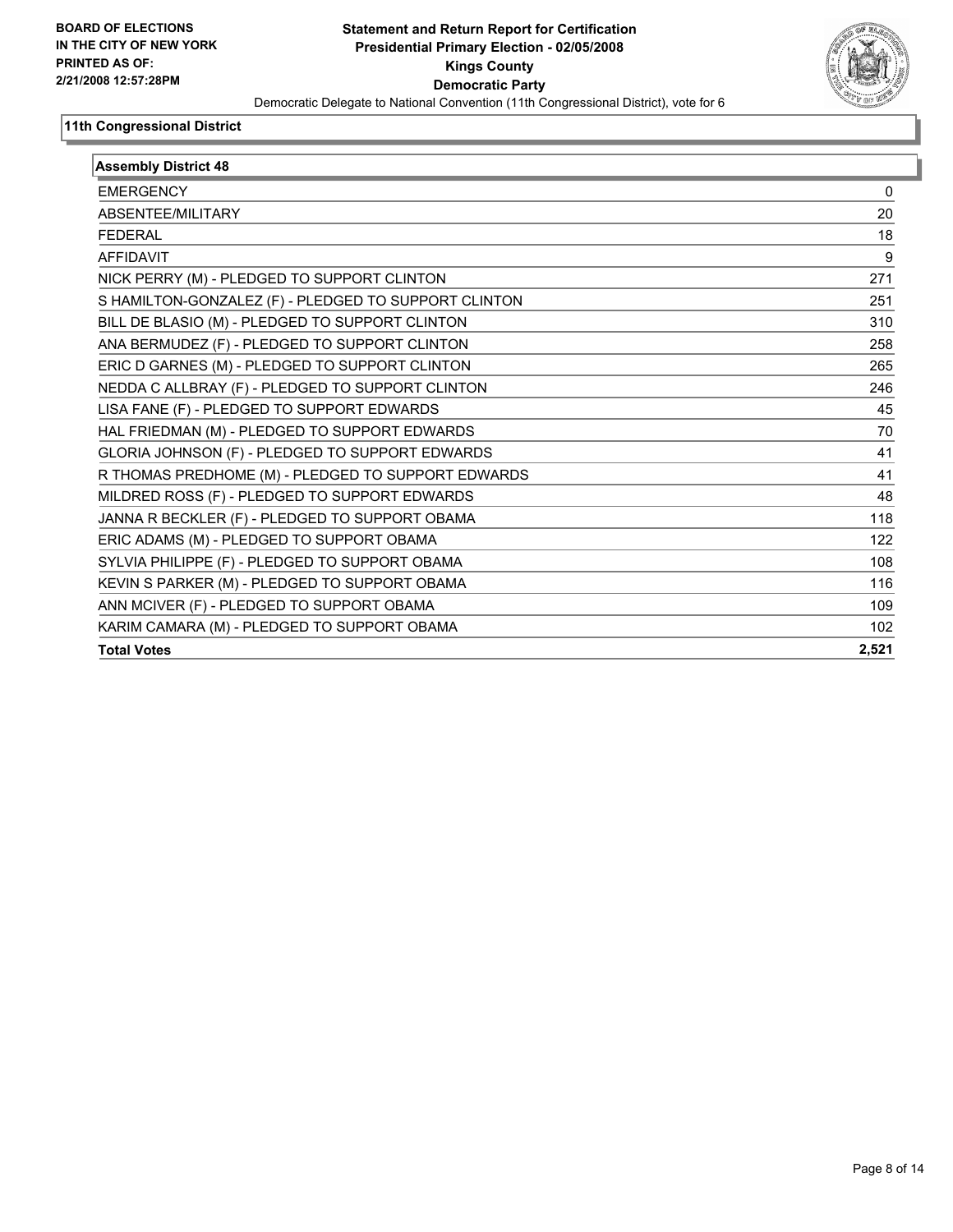

| <b>Assembly District 52</b>                          |        |
|------------------------------------------------------|--------|
| <b>EMERGENCY</b>                                     | 126    |
| ABSENTEE/MILITARY                                    | 369    |
| <b>FEDERAL</b>                                       | 126    |
| <b>AFFIDAVIT</b>                                     | 508    |
| NICK PERRY (M) - PLEDGED TO SUPPORT CLINTON          | 4,854  |
| S HAMILTON-GONZALEZ (F) - PLEDGED TO SUPPORT CLINTON | 5,089  |
| BILL DE BLASIO (M) - PLEDGED TO SUPPORT CLINTON      | 5,435  |
| ANA BERMUDEZ (F) - PLEDGED TO SUPPORT CLINTON        | 5,224  |
| ERIC D GARNES (M) - PLEDGED TO SUPPORT CLINTON       | 4,769  |
| NEDDA C ALLBRAY (F) - PLEDGED TO SUPPORT CLINTON     | 4,911  |
| LISA FANE (F) - PLEDGED TO SUPPORT EDWARDS           | 336    |
| HAL FRIEDMAN (M) - PLEDGED TO SUPPORT EDWARDS        | 301    |
| GLORIA JOHNSON (F) - PLEDGED TO SUPPORT EDWARDS      | 451    |
| R THOMAS PREDHOME (M) - PLEDGED TO SUPPORT EDWARDS   | 236    |
| MILDRED ROSS (F) - PLEDGED TO SUPPORT EDWARDS        | 319    |
| JANNA R BECKLER (F) - PLEDGED TO SUPPORT OBAMA       | 7,496  |
| ERIC ADAMS (M) - PLEDGED TO SUPPORT OBAMA            | 7,559  |
| SYLVIA PHILIPPE (F) - PLEDGED TO SUPPORT OBAMA       | 7,511  |
| KEVIN S PARKER (M) - PLEDGED TO SUPPORT OBAMA        | 7,262  |
| ANN MCIVER (F) - PLEDGED TO SUPPORT OBAMA            | 7,569  |
| KARIM CAMARA (M) - PLEDGED TO SUPPORT OBAMA          | 7,151  |
| <b>Total Votes</b>                                   | 76,473 |
|                                                      |        |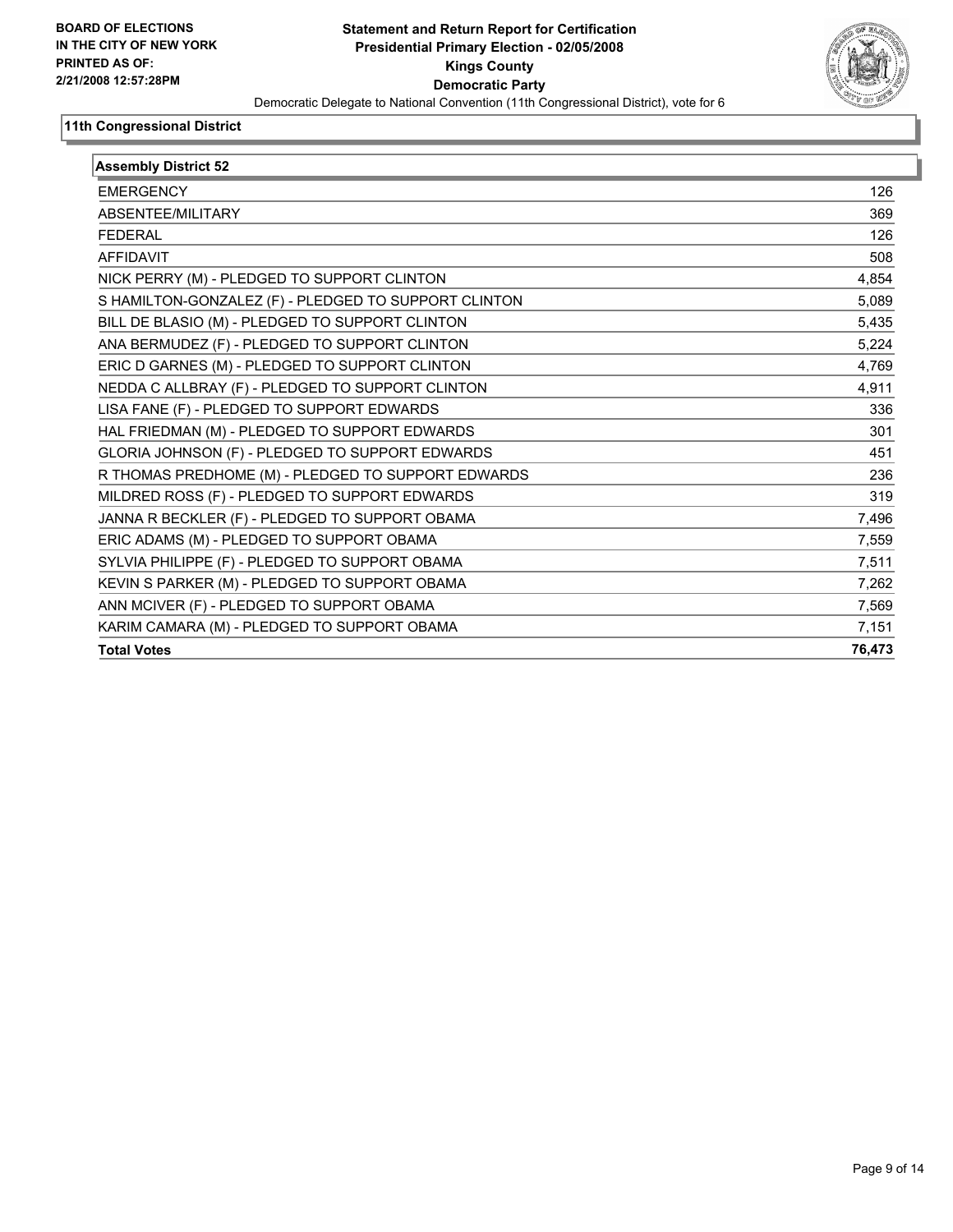

| <b>Assembly District 55</b>                          |        |
|------------------------------------------------------|--------|
| <b>EMERGENCY</b>                                     | 27     |
| ABSENTEE/MILITARY                                    | 54     |
| <b>FEDERAL</b>                                       | 8      |
| <b>AFFIDAVIT</b>                                     | 161    |
| NICK PERRY (M) - PLEDGED TO SUPPORT CLINTON          | 1,701  |
| S HAMILTON-GONZALEZ (F) - PLEDGED TO SUPPORT CLINTON | 1,626  |
| BILL DE BLASIO (M) - PLEDGED TO SUPPORT CLINTON      | 1,549  |
| ANA BERMUDEZ (F) - PLEDGED TO SUPPORT CLINTON        | 1,641  |
| ERIC D GARNES (M) - PLEDGED TO SUPPORT CLINTON       | 1,558  |
| NEDDA C ALLBRAY (F) - PLEDGED TO SUPPORT CLINTON     | 1,474  |
| LISA FANE (F) - PLEDGED TO SUPPORT EDWARDS           | 79     |
| HAL FRIEDMAN (M) - PLEDGED TO SUPPORT EDWARDS        | 97     |
| GLORIA JOHNSON (F) - PLEDGED TO SUPPORT EDWARDS      | 108    |
| R THOMAS PREDHOME (M) - PLEDGED TO SUPPORT EDWARDS   | 58     |
| MILDRED ROSS (F) - PLEDGED TO SUPPORT EDWARDS        | 59     |
| JANNA R BECKLER (F) - PLEDGED TO SUPPORT OBAMA       | 2,242  |
| ERIC ADAMS (M) - PLEDGED TO SUPPORT OBAMA            | 2,342  |
| SYLVIA PHILIPPE (F) - PLEDGED TO SUPPORT OBAMA       | 2,229  |
| KEVIN S PARKER (M) - PLEDGED TO SUPPORT OBAMA        | 2,206  |
| ANN MCIVER (F) - PLEDGED TO SUPPORT OBAMA            | 2,146  |
| KARIM CAMARA (M) - PLEDGED TO SUPPORT OBAMA          | 2,124  |
| <b>Total Votes</b>                                   | 23,239 |
|                                                      |        |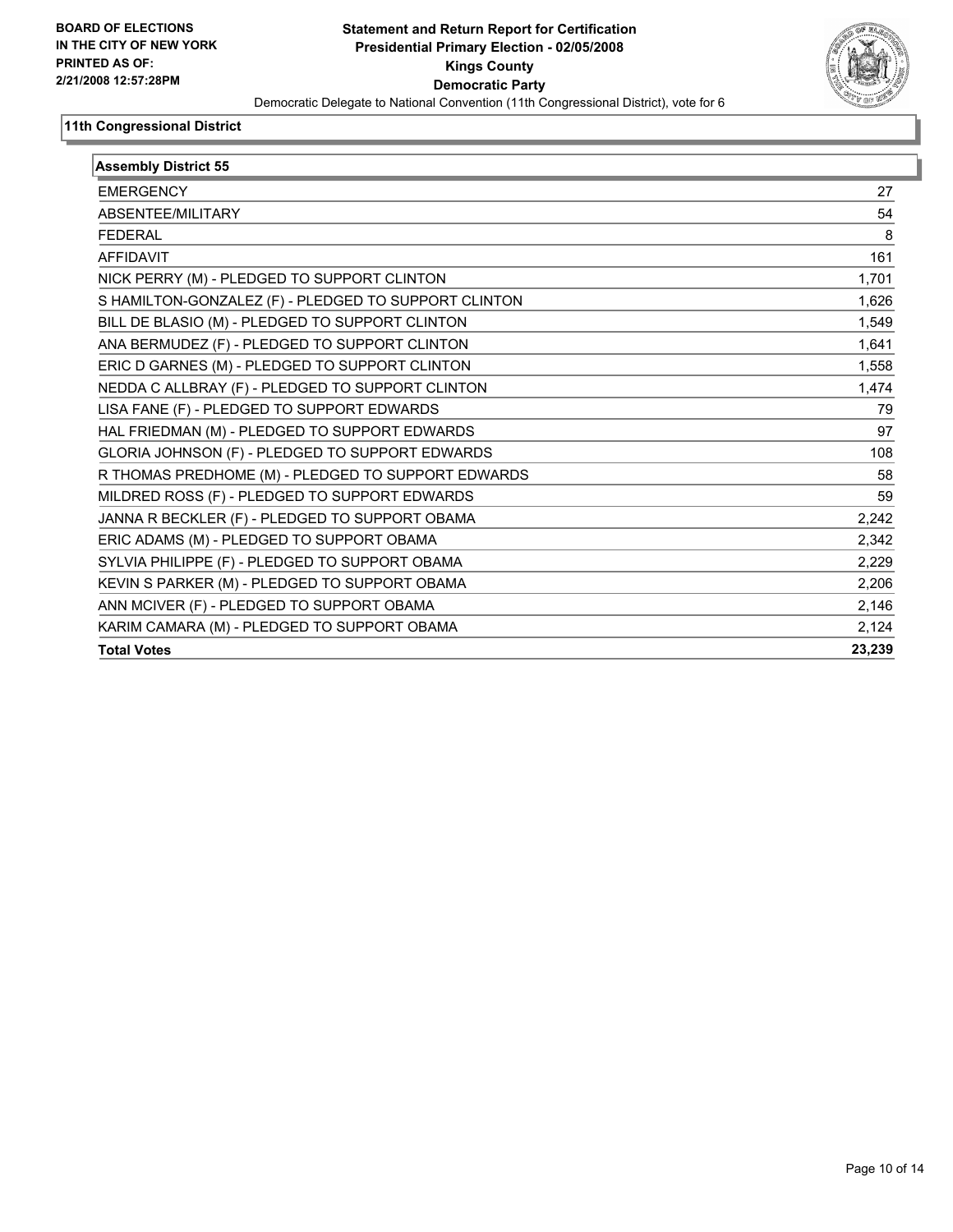

| <b>Assembly District 56</b>                          |        |
|------------------------------------------------------|--------|
| <b>EMERGENCY</b>                                     | 26     |
| ABSENTEE/MILITARY                                    | 32     |
| <b>FEDERAL</b>                                       | 0      |
| <b>AFFIDAVIT</b>                                     | 99     |
| NICK PERRY (M) - PLEDGED TO SUPPORT CLINTON          | 686    |
| S HAMILTON-GONZALEZ (F) - PLEDGED TO SUPPORT CLINTON | 637    |
| BILL DE BLASIO (M) - PLEDGED TO SUPPORT CLINTON      | 625    |
| ANA BERMUDEZ (F) - PLEDGED TO SUPPORT CLINTON        | 651    |
| ERIC D GARNES (M) - PLEDGED TO SUPPORT CLINTON       | 627    |
| NEDDA C ALLBRAY (F) - PLEDGED TO SUPPORT CLINTON     | 591    |
| LISA FANE (F) - PLEDGED TO SUPPORT EDWARDS           | 28     |
| HAL FRIEDMAN (M) - PLEDGED TO SUPPORT EDWARDS        | 42     |
| GLORIA JOHNSON (F) - PLEDGED TO SUPPORT EDWARDS      | 56     |
| R THOMAS PREDHOME (M) - PLEDGED TO SUPPORT EDWARDS   | 18     |
| MILDRED ROSS (F) - PLEDGED TO SUPPORT EDWARDS        | 33     |
| JANNA R BECKLER (F) - PLEDGED TO SUPPORT OBAMA       | 1,061  |
| ERIC ADAMS (M) - PLEDGED TO SUPPORT OBAMA            | 1,182  |
| SYLVIA PHILIPPE (F) - PLEDGED TO SUPPORT OBAMA       | 1.047  |
| KEVIN S PARKER (M) - PLEDGED TO SUPPORT OBAMA        | 1,076  |
| ANN MCIVER (F) - PLEDGED TO SUPPORT OBAMA            | 1,013  |
| KARIM CAMARA (M) - PLEDGED TO SUPPORT OBAMA          | 1,063  |
| <b>Total Votes</b>                                   | 10,436 |
|                                                      |        |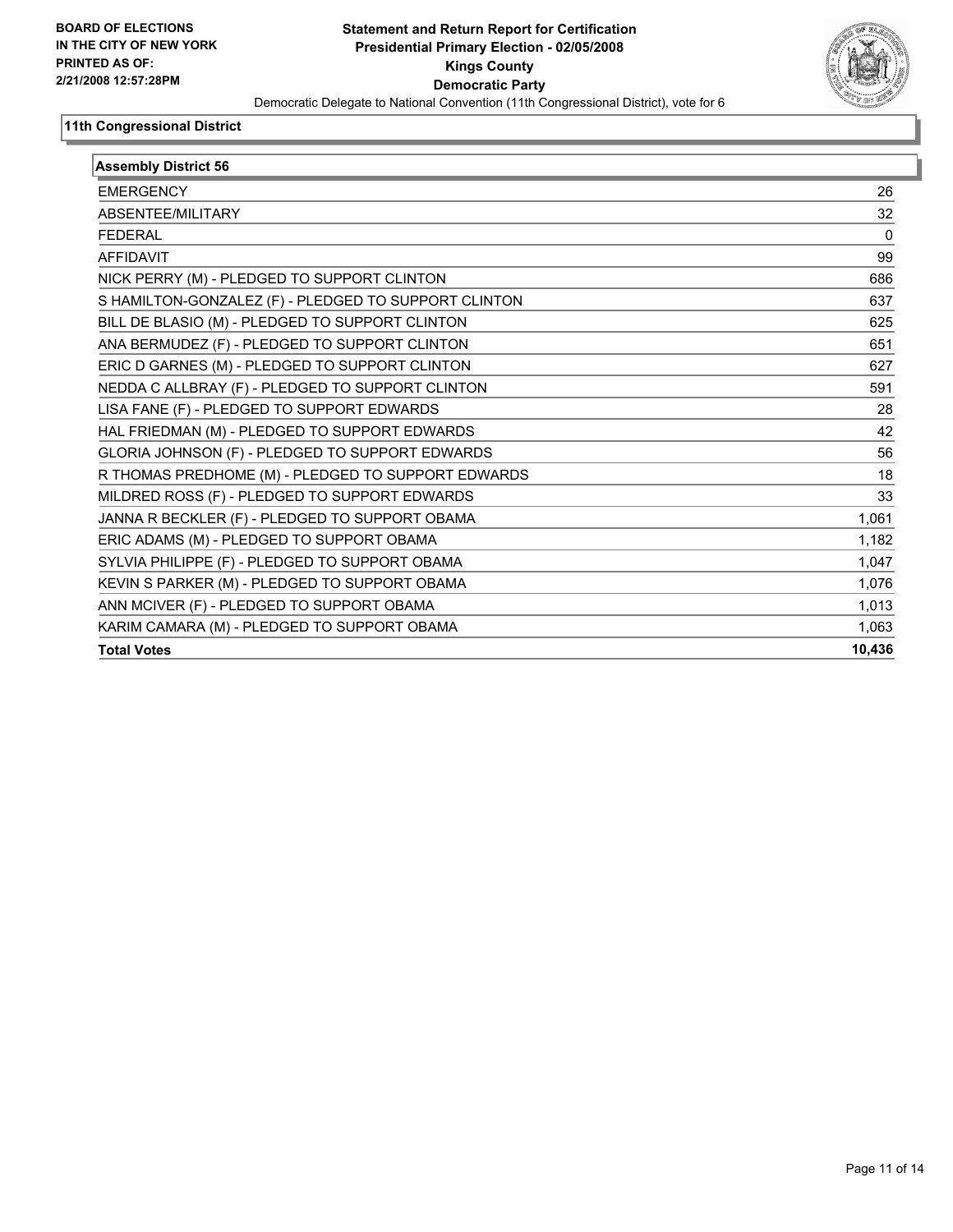

| <b>Assembly District 57</b>                          |        |
|------------------------------------------------------|--------|
| <b>EMERGENCY</b>                                     | 51     |
| ABSENTEE/MILITARY                                    | 162    |
| <b>FEDERAL</b>                                       | 37     |
| <b>AFFIDAVIT</b>                                     | 390    |
| NICK PERRY (M) - PLEDGED TO SUPPORT CLINTON          | 2,483  |
| S HAMILTON-GONZALEZ (F) - PLEDGED TO SUPPORT CLINTON | 2,415  |
| BILL DE BLASIO (M) - PLEDGED TO SUPPORT CLINTON      | 2,387  |
| ANA BERMUDEZ (F) - PLEDGED TO SUPPORT CLINTON        | 2,447  |
| ERIC D GARNES (M) - PLEDGED TO SUPPORT CLINTON       | 2,308  |
| NEDDA C ALLBRAY (F) - PLEDGED TO SUPPORT CLINTON     | 2,444  |
| LISA FANE (F) - PLEDGED TO SUPPORT EDWARDS           | 141    |
| HAL FRIEDMAN (M) - PLEDGED TO SUPPORT EDWARDS        | 131    |
| GLORIA JOHNSON (F) - PLEDGED TO SUPPORT EDWARDS      | 201    |
| R THOMAS PREDHOME (M) - PLEDGED TO SUPPORT EDWARDS   | 102    |
| MILDRED ROSS (F) - PLEDGED TO SUPPORT EDWARDS        | 138    |
| JANNA R BECKLER (F) - PLEDGED TO SUPPORT OBAMA       | 5,104  |
| ERIC ADAMS (M) - PLEDGED TO SUPPORT OBAMA            | 5,395  |
| SYLVIA PHILIPPE (F) - PLEDGED TO SUPPORT OBAMA       | 5,146  |
| KEVIN S PARKER (M) - PLEDGED TO SUPPORT OBAMA        | 4,962  |
| ANN MCIVER (F) - PLEDGED TO SUPPORT OBAMA            | 4,950  |
| KARIM CAMARA (M) - PLEDGED TO SUPPORT OBAMA          | 4,907  |
| <b>Total Votes</b>                                   | 45,661 |
|                                                      |        |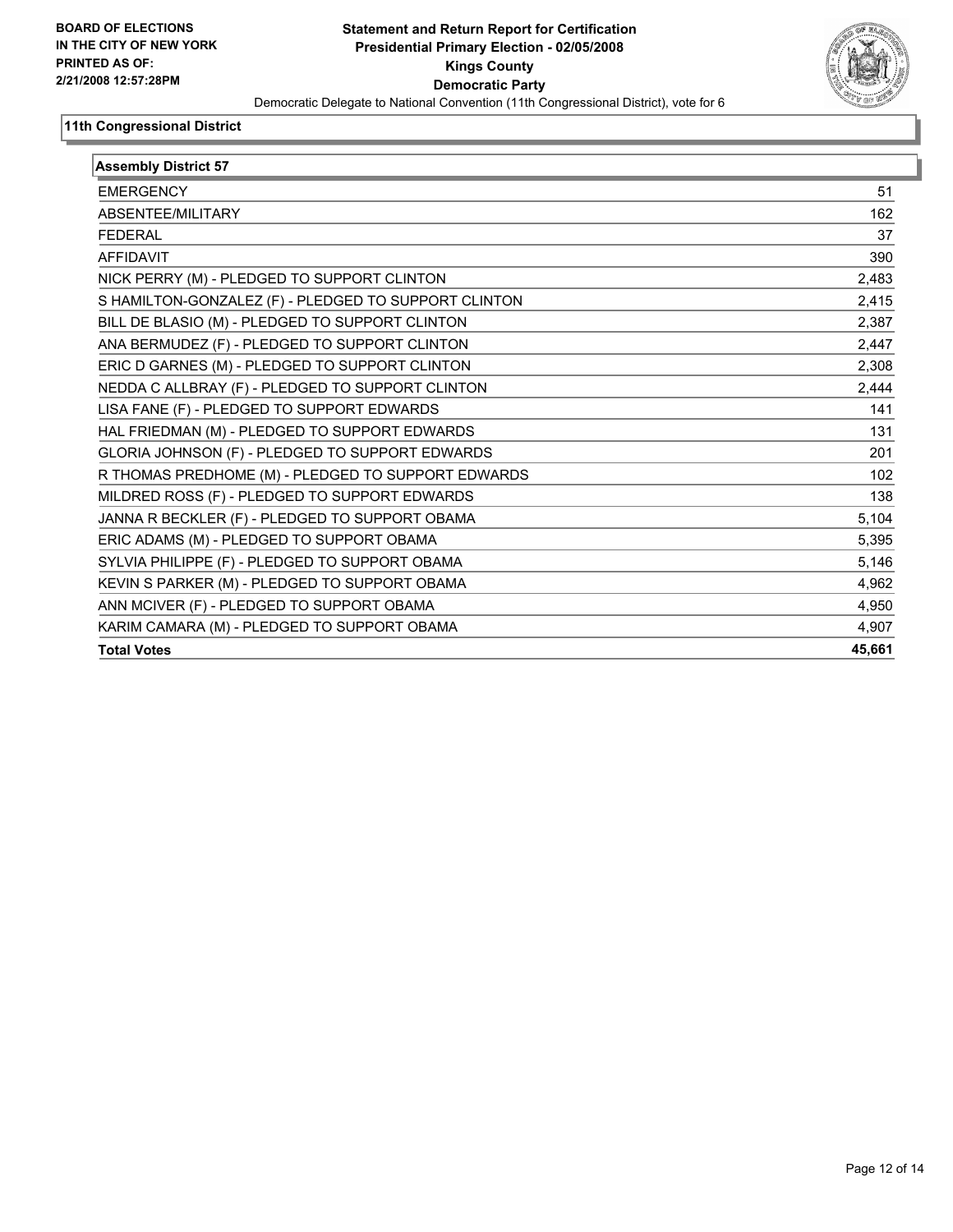

| <b>Assembly District 58</b>                          |        |
|------------------------------------------------------|--------|
| <b>EMERGENCY</b>                                     | 12     |
| ABSENTEE/MILITARY                                    | 66     |
| <b>FEDERAL</b>                                       | 7      |
| <b>AFFIDAVIT</b>                                     | 212    |
| NICK PERRY (M) - PLEDGED TO SUPPORT CLINTON          | 3,723  |
| S HAMILTON-GONZALEZ (F) - PLEDGED TO SUPPORT CLINTON | 2,511  |
| BILL DE BLASIO (M) - PLEDGED TO SUPPORT CLINTON      | 2,595  |
| ANA BERMUDEZ (F) - PLEDGED TO SUPPORT CLINTON        | 2,588  |
| ERIC D GARNES (M) - PLEDGED TO SUPPORT CLINTON       | 2,520  |
| NEDDA C ALLBRAY (F) - PLEDGED TO SUPPORT CLINTON     | 2,500  |
| LISA FANE (F) - PLEDGED TO SUPPORT EDWARDS           | 66     |
| HAL FRIEDMAN (M) - PLEDGED TO SUPPORT EDWARDS        | 94     |
| GLORIA JOHNSON (F) - PLEDGED TO SUPPORT EDWARDS      | 152    |
| R THOMAS PREDHOME (M) - PLEDGED TO SUPPORT EDWARDS   | 64     |
| MILDRED ROSS (F) - PLEDGED TO SUPPORT EDWARDS        | 76     |
| JANNA R BECKLER (F) - PLEDGED TO SUPPORT OBAMA       | 3,161  |
| ERIC ADAMS (M) - PLEDGED TO SUPPORT OBAMA            | 3,509  |
| SYLVIA PHILIPPE (F) - PLEDGED TO SUPPORT OBAMA       | 3,431  |
| KEVIN S PARKER (M) - PLEDGED TO SUPPORT OBAMA        | 3,654  |
| ANN MCIVER (F) - PLEDGED TO SUPPORT OBAMA            | 3,161  |
| KARIM CAMARA (M) - PLEDGED TO SUPPORT OBAMA          | 3,222  |
| <b>Total Votes</b>                                   | 37,027 |